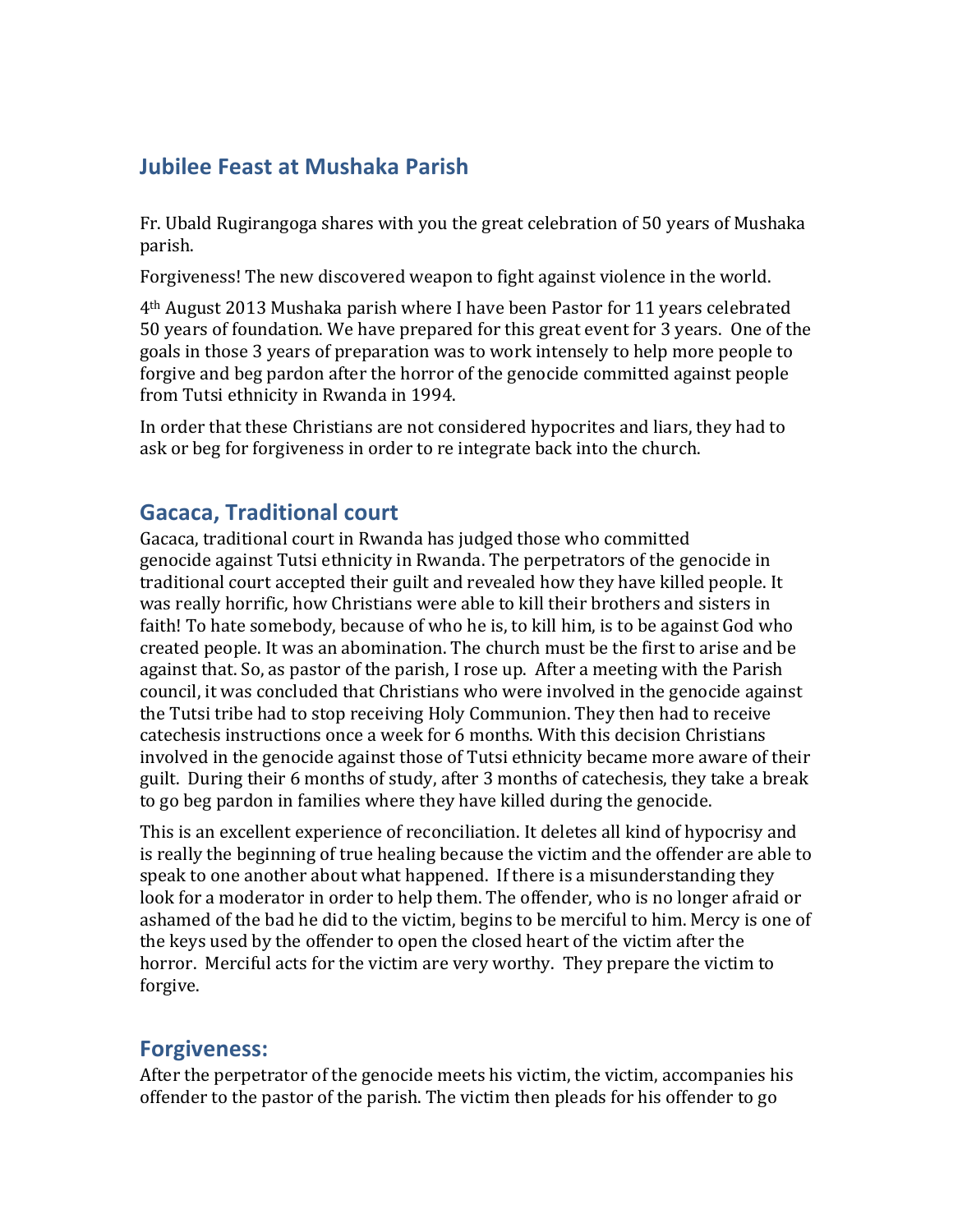ahead with catechesis in order to integrate once more into the church. After catechesis and begging pardon of the victim, the perpetrator must reintegrate into the church.

The pastor of the parish allows the perpetrator of the genocide to go ahead with catechesis after a test to them both, to be sure that they are sincere in their forgiveness. The pastor of the parish and his team members who helped with the catechesis gives the tests. The last lesson is for the victim and offender together. The victim also has to learn more about forgiveness. Both prepare for a great event of reconciliation.

## **Reconciliation:**

The genocide against those from Tutsi ethnicity was committed without shame, the perpetrators were proud to kill. Those good Hutu Christians who watched as their fellow Hutus murdered, were humiliated to see them killing. They remained humiliated and traumatized until now. To these good Christians, seeing the killers begging pardon is a way of healing.

The feast of reconciliation is a healing for the society in general. It is not only for the victim and the offender to be healed but, also for all people from Hutu ethnicity. All killings during the genocide were done in the name of Hutu ethnicity; Therefore, even those good Christian Hutus who did not kill, have lived maimed by the name "Hutu" because of those who killed their brothers and sisters in faith. They were all baptized and belonged to the same church.

During the ceremony when the pastor prays for the perpetrators of the genocide, the victim lays his hands on the killer of his relatives and deeply prays for him. The entire congregation lays the hands as well on the killers and prays for them.